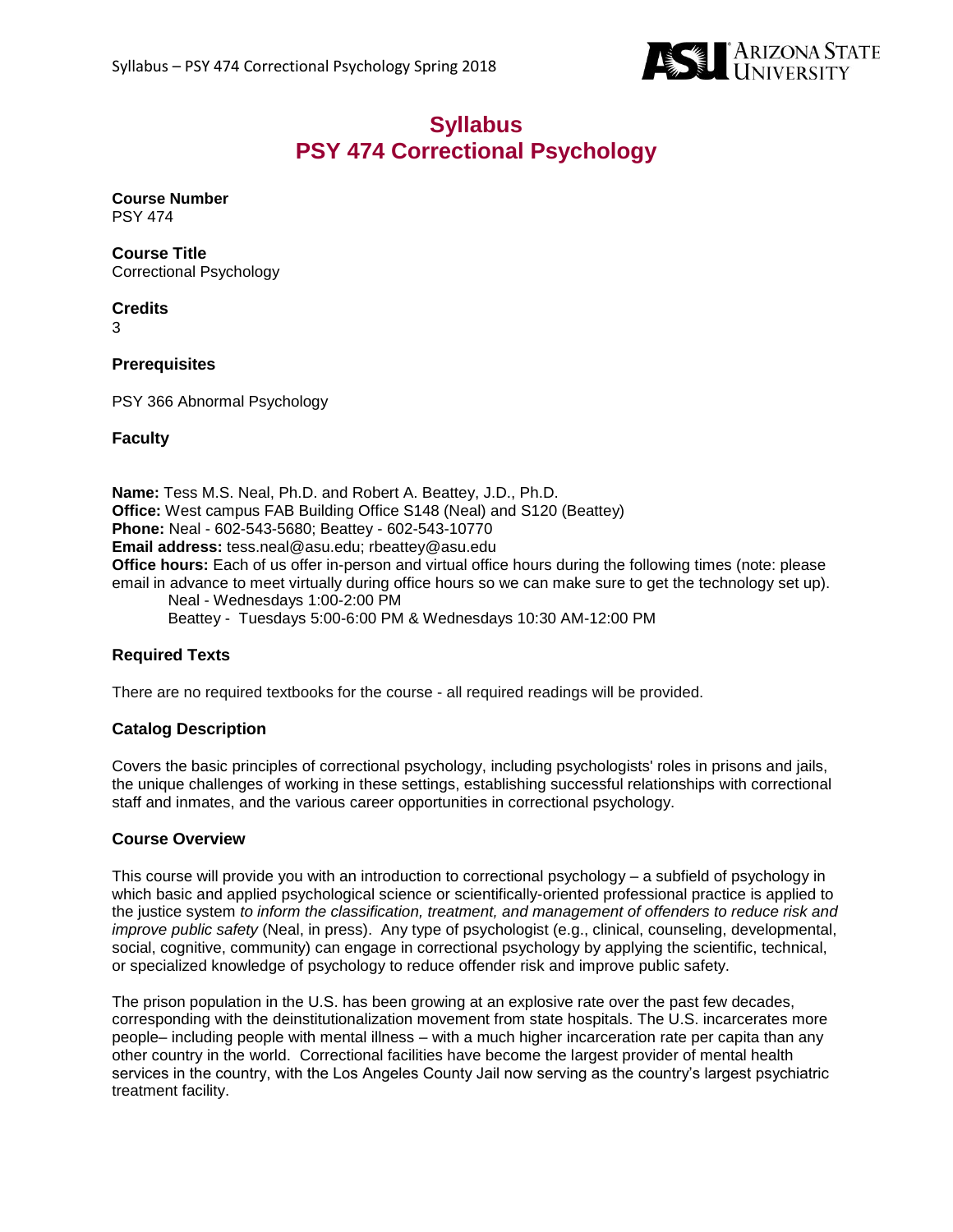

Correctional psychologists are involved typically post-adjudication (such as conducting research on the psychological effects of prison or probation conditions; treating prison inmates; providing assessment services to inform treatment, classification). In this course, we will learn about the challenges and need for behavioral science research in correctional settings, the economics and psychology of incarceration in U.S. correctional facilities, intended and unintended consequences of public policies to reduce crime, and the clinical psychological science of offender assessment, classification, risk reduction, and reentry. We will read and discuss landmark legal cases, discover real cases and articles in which these issues were raised, critique these issues from both legal and scientific perspectives, and share what we learn with others.

#### **Learning Outcomes**

By the end of this course students will be able to:

- Demonstrate independent, articulate, creative thinking about the challenges associated with the criminal justice system's use of science generally, and psychology in particular, to reduce offender risk and prevent crime.
- Describe the unique challenges of conducting research in correctional settings.
- Identify and discuss landmark cases that demonstrate the practical role of correctional psychology (such as prisoners' rights to mental health treatment in *Bowring v. Gamble*).
- Analyze how social and public policy contexts influence justice practices.

#### **Notes About this Course**

This paragraph contains secret information that will only be helpful to *homo sapiens* (i.e., humans). If you are not a member of this group, feel free to skip this paragraph. Research indicates that people learn material better and retain it longer when they actively participate in the learning process, so I encourage you to do just that. You will not learn as much in your classes passively listening and mindlessly reading the text or memorizing definitions. I strongly encourage you to talk about what you are learning with others, write about it, relate it to past experiences, and apply it to your daily life. To encourage this kind of learning, we will be asking questions, engaging in written conversations, watching videos clips of showing the things we learn about, discussing the legal and ethical issues involved in these cases, and reading voraciously. Please note that classes will not always closely follow the readings. Although I will discuss some of the concepts covered in the readings, much of the materials each week is intended to get you more involved with the material and to give you additional information. Thus, we'll do a variety of things: lectures, discussions and activities, case studies, exercises and demonstrations, brief writing assignments, and videos among other things.

Correctional psychology is a fascinating application of psychology every single day in criminal justice systems around the world. To help you learn to understand how psychologists can contribute to corrections, you will be reading and completing thinking exercises on a social-media style discussion board called Yellowdig each week. (This is also a way to help you digest the material.) The material covered in our course is often both thought provoking and awesome, so feel free to clap a little or do a little dance when we cover something cool.

Any of the material covered in class lectures, thinking exercises, applied assignments, and assigned readings will be fair game for the exams. There will be 20 multiple-choice questions on each exam, and each is worth 10% of your final grade. The third exam - the final - is non-cumulative (covers only the last third of the course).

None of the materials from this course (the lectures, the slides, the videos, etc.) are to be used outside of this course. They are all copyrighted material. I hold the copyright to all the material I created, and others hold the copyright for the other material we're using in the course. This means you may not edit any of the materials in this course or use them for any purposes outside of this course.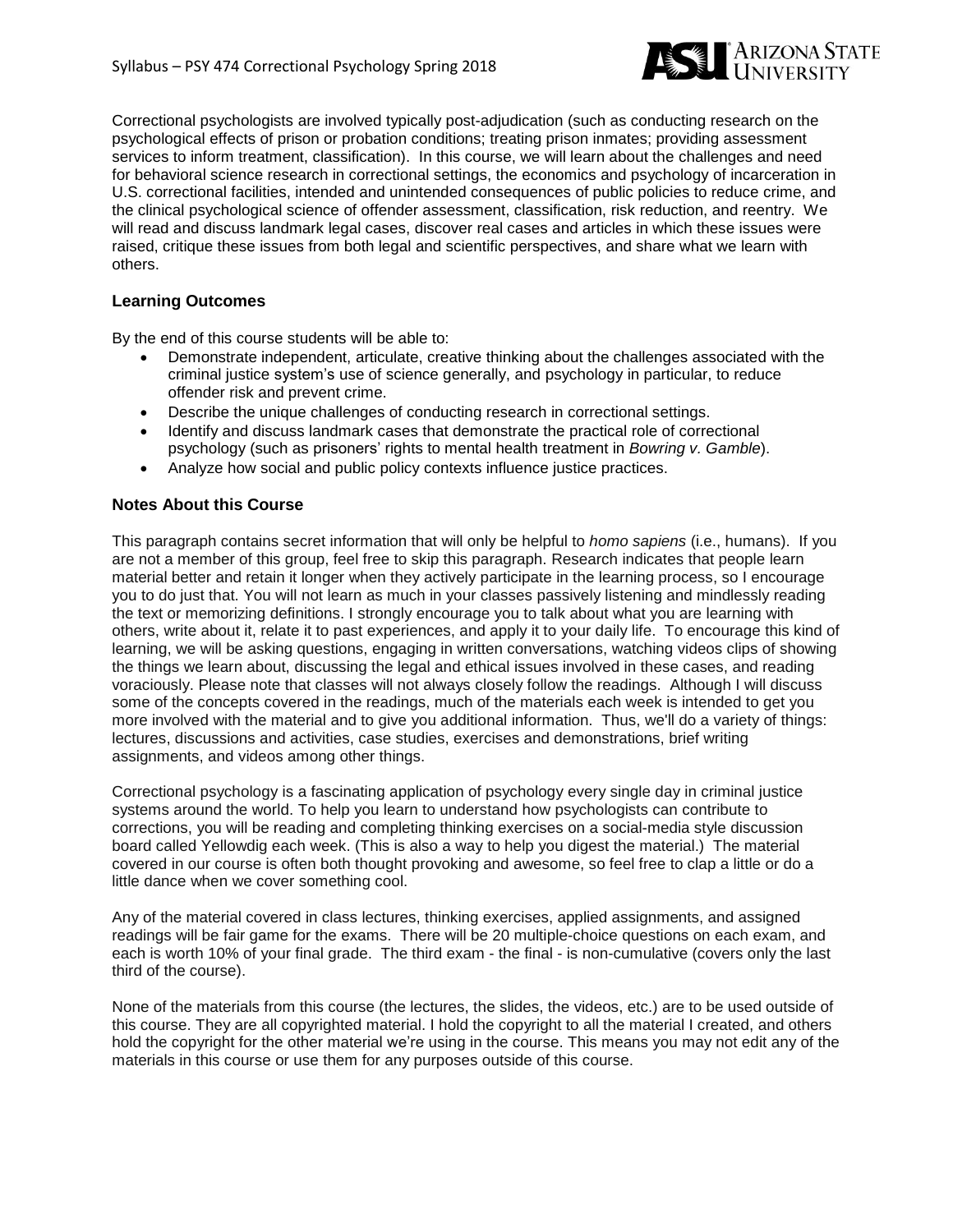

## **Course Topics, Schedule & Grading**

| <b>Class</b><br><b>Module</b> | <b>Module</b><br><b>Title</b>                                                   | <b>Weekly</b><br><b>Objective</b>                                                                                                                                                                                                                                                                                                                  | <b>Readings</b>                                                                                                                                                                                                                                                                                                                                                                                                                                                                                                                                                                                                                                                                                                                                                                                                               | <b>Module Assignments</b>                                                                                                                                                                                                                                                                                                                                                                                                                                                                                                                                                                                                                                                                                                                                                                                                                                                                                                             |
|-------------------------------|---------------------------------------------------------------------------------|----------------------------------------------------------------------------------------------------------------------------------------------------------------------------------------------------------------------------------------------------------------------------------------------------------------------------------------------------|-------------------------------------------------------------------------------------------------------------------------------------------------------------------------------------------------------------------------------------------------------------------------------------------------------------------------------------------------------------------------------------------------------------------------------------------------------------------------------------------------------------------------------------------------------------------------------------------------------------------------------------------------------------------------------------------------------------------------------------------------------------------------------------------------------------------------------|---------------------------------------------------------------------------------------------------------------------------------------------------------------------------------------------------------------------------------------------------------------------------------------------------------------------------------------------------------------------------------------------------------------------------------------------------------------------------------------------------------------------------------------------------------------------------------------------------------------------------------------------------------------------------------------------------------------------------------------------------------------------------------------------------------------------------------------------------------------------------------------------------------------------------------------|
| "Start<br>Here"<br>section    |                                                                                 |                                                                                                                                                                                                                                                                                                                                                    | Optional (but helpful) reading: Putnum,<br>A.L., Sungkhasettee, V.W., &<br>Roediger, H.L. (2016). Optimizing<br>learning in college: Tips from cognitive<br>psychology. Perspectives in<br>Psychological Science, 11, 652-660.                                                                                                                                                                                                                                                                                                                                                                                                                                                                                                                                                                                                | Course Tour video<br>Watch the "Welcome to Class" video (slides available<br>too).<br>Robert's intro slides<br>Watch funny office hours clip<br>https://vimeo.com/145546541                                                                                                                                                                                                                                                                                                                                                                                                                                                                                                                                                                                                                                                                                                                                                           |
| 1                             | Intro to<br>Corrections<br>and What do<br>Correctional<br>Psychologis<br>ts do? | 1.1 Define<br>"Correctional<br>Psychology"<br>and differentiate<br>it from<br>criminology and<br>criminal justice<br>1.2 Explain the<br>changing<br>incarceration<br>trend in the<br>U.S. over the<br>past several<br>decades<br>1.3 Describe<br>the prevalence<br>of mental health<br>problems in<br>prisoners and<br>jail inmates in<br>the U.S. | Collier, L. (October, 2014).<br>Incarceration nation. APA Monitor on<br>Psychology, pp. 59-62.<br>National Research Council (2014). The<br>growth of incarceration in the US:<br>Exploring causes and consequences.<br>(Executive Summary - 13 pgs)<br>Johnson, J., & Berzofsky, M. (2017,<br>June). U.S. DOJ special report:<br>Indicators of mental health problems<br>reported by prisoners and jail inmates,<br>2011-12. (pg. 1-9 only)<br>Neal, T.M.S. (in press). Forensic<br>psychology and correctional<br>psychology: Distinct but related<br>subdisciplines of psychological science<br>and practice. American Psychologist.<br>Magaletta, P. R., Patry, M. W., Dietz,<br>E. F., & Ax, R. K. (2007). What is<br>correctional about clinical practice in<br>corrections? Criminal Justice and<br>Behavior, 34, 7-21. | View John Oliver "Prison" episode (17:42 min)<br>https://www.youtube.com/watch?v=_Pz3syET3DY<br>Watch "Correctional Psychology" lecture (slides<br>posted too).<br>Watch the first 26 minutes of ASU's School of<br>Criminology and Criminal Justice Professor Kevin<br>Wright discuss "Criminology, Criminal Justice, and<br>Correctional Psychology - Areas of Overlap and<br>Distinction." (His slides are posted). Other ASU<br>faculty members in the Program on Law & Behavioral<br>Science join the discussion. (The discussion portion<br>after the 26-minute presentation is<br>optional). https://asuonline.wistia.com/medias/5lyczjq<br>hd <sub>0</sub><br>Respond to discussion questions<br>Optional: Listen to the "Written Inside" podcast by<br>NPR about life inside a maximum-security prison<br>cells, written by inmates.<br>https://www.npr.org/podcasts/520389979/written-<br>inside-stories-about-prison-cells |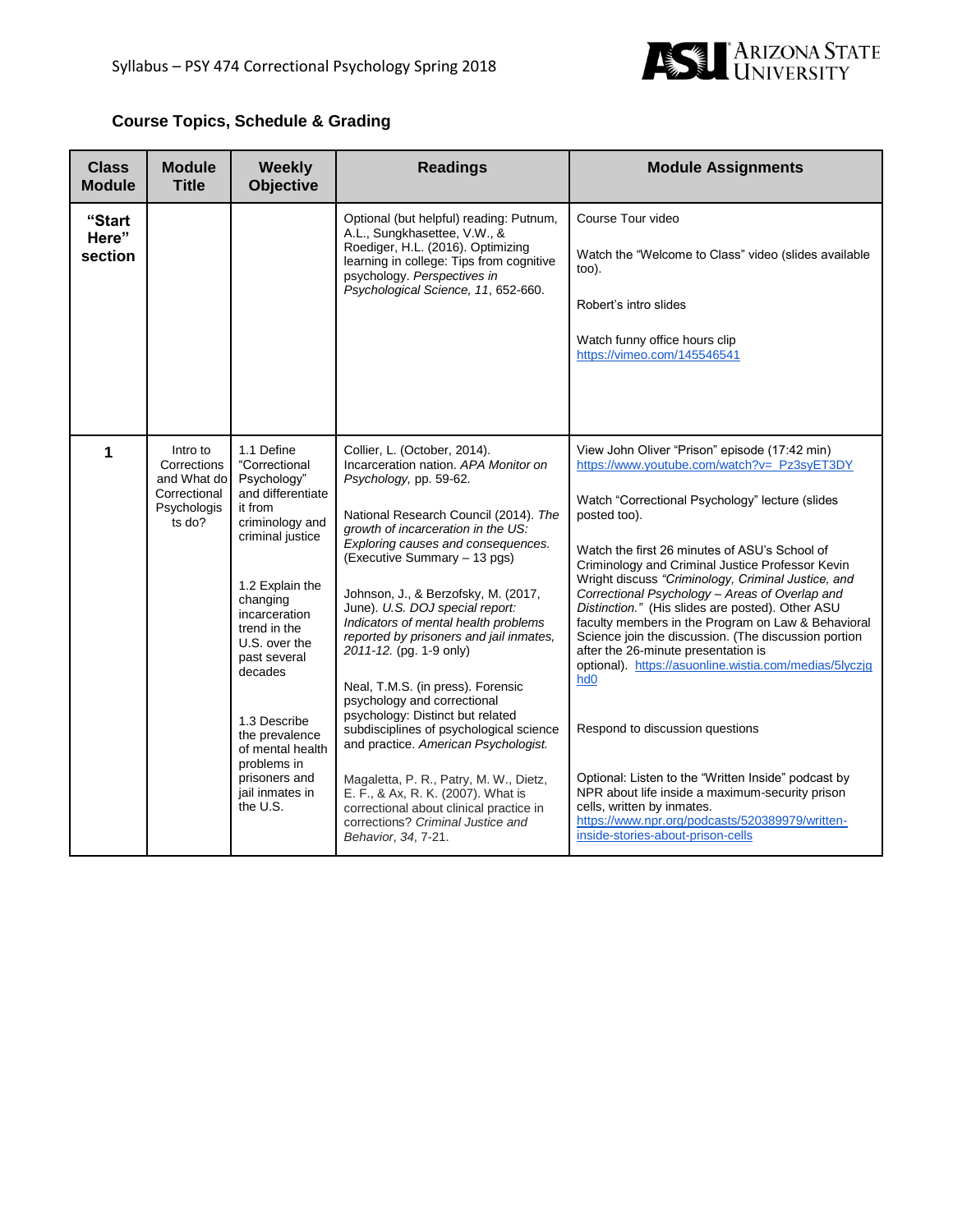

| $\mathbf{2}$ | <b>Behavioral</b><br>Science<br>Research in<br>Corrections | 2.1 Explain the<br>challenges of<br>and<br>opportunities for<br>conducting<br>research in<br>correctional<br>settings<br>2.2 Describe<br>the ethical<br>issues that<br>arise for<br>correctional<br>research        | Magaletta, P.R., Morgan, R.D., Reitzel,<br>L.R., & Innes, C.A. (2007). Toward the<br>one: Strengthening behavioral science<br>research in corrections. Criminal<br>Justice & Behavior, 34, 933-944.<br>Bierie, D.M., & Mann, R.E. (2017). The<br>history and future of prison psychology.<br>Psychology, Public Policy, & Law, 23,<br>478-489.<br>Optional reading: Clements, C. B.,<br>Althouse, R., Ax, R. K., Magaletta, P.<br>R., Fagan, T. J., & Wormith, J. S.<br>(2007). Systemic Issues and<br>Correctional Outcomes Expanding the<br>Scope of Correctional Psychology.<br>Criminal Justice and Behavior, 34(7),<br>919-932. | Watch "Research in Correctional Psychology" lecture<br>(slides posted too).<br>Watch "Stanford Prison Experiment" movie. Electronic<br>streaming copy is on course reserve through ASU<br>library. More info http://www.prisonexp.org/.<br>Respond to discussion questions<br>Applied Assignment #1: design a correctional<br>psychology study you would do if you had the<br>resources and time to do so. |
|--------------|------------------------------------------------------------|---------------------------------------------------------------------------------------------------------------------------------------------------------------------------------------------------------------------|--------------------------------------------------------------------------------------------------------------------------------------------------------------------------------------------------------------------------------------------------------------------------------------------------------------------------------------------------------------------------------------------------------------------------------------------------------------------------------------------------------------------------------------------------------------------------------------------------------------------------------------|------------------------------------------------------------------------------------------------------------------------------------------------------------------------------------------------------------------------------------------------------------------------------------------------------------------------------------------------------------------------------------------------------------|
| $\mathbf{3}$ | Treating<br>Criminality                                    | 3.1 Explain<br>how<br>psychological<br>treatment can<br>reduce the risk<br>of future<br>criminal<br>behavior<br>3.2 Describe<br>the Risk-Need -<br>Responsivity<br>(RNR) model of<br>correctional<br>rehabilitation | Andrews, D.A., Bonta, J., & Wormith,<br>J.S. (2011). The<br>Risk-Need-Responsivity (RNR) Model:<br>Does adding the<br>Good Lives Model contribute to<br>effective crime prevention?<br>Criminal Justice & Behavior, 38, 735-<br>755.<br>Cullen, F.T. (2017). Correctional<br>rehabilitation. In Academy for Justice,<br>Vol. 4 (E. Luna, ed.), pp. 235-260.<br>Bush, J. (2016, June 26). To help a<br>criminal go straight, change how he<br>thinks. NPR Opinion, pp 1-5.                                                                                                                                                            | Is your personality fixed, or can you change who you<br>are? Listen to the NPR Invisibilia podcast, episode<br>titled "The Personality Myth" (57:19 minutes), here:<br>https://www.npr.org/sections/health-<br>shots/2016/06/24/481859662/invisibilia-is-your-<br>personality-fixed-or-can-you-change-who-you-are<br>Respond to the discussion questions                                                   |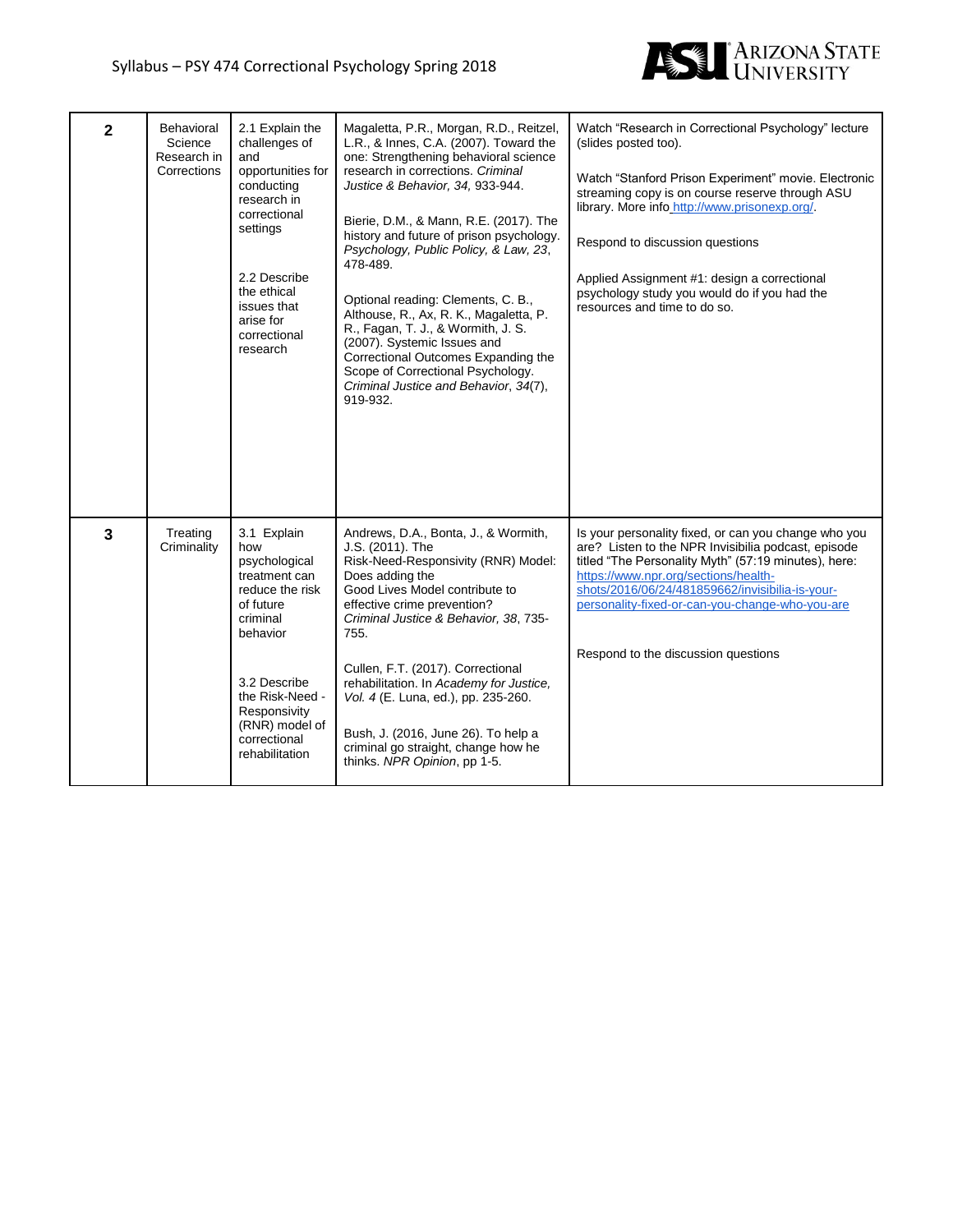

| 4 | The<br>Psychology<br>of<br>Supermax                                                                                  | 4.1 Debate the<br>pros and cons<br>of solitary<br>confinement<br>4.2<br>Demonstrate<br>familiarity with<br>the experiences<br>of inmates in<br>solitary<br>confinement<br>4.3 Explain the<br>problems<br>associated with<br>solitary<br>confinement for<br>mentally ill<br>inmates                                                 | Binelli (2015, Mar 26) "Inside America's<br>Toughest Federal Prison" New York<br>Times.<br>Haney, C. (2003). Mental health issues<br>in long-term solitary and "supermax"<br>confinement. Crime & Delinquency, 49,<br>124-156.<br>Obama, B. (2016, January 25). Barack<br>Obama: Why we must rethink solitary<br>confinement. Washington Post Op-Ed.<br>(Read article and watch 1-min video<br>at):<br>https://www.washingtonpost.com/opini<br>ons/barack-obama-why-we-must-<br>rethink-solitary-<br>confinement/2016/01/25/29a361f2-<br>c384-11e5-8965-<br>0607e0e265ce_story.html<br>U.S. Department of Justice (2017,<br>July). Review of the Federal Bureau of<br>Prisons' use of restrictive housing for<br>inmates with mental illness. Read the<br>Executive Summary, pgs. i - iii (read<br>more if interested!)<br>DeAngelis, T. (2017, March). New<br>lease on life for troubled inmates. APA<br>Monitor on Psychology, pp. 22-25.             | Watch "The Psychology of Supermax" lecture (slides<br>posted too).<br>Assignment: "6x9: A Virtual Experience of Solitary<br>Confinement." Virtual reality experience that places<br>viewers in a virtual cell, telling the story of the<br>psychological challenges of extreme isolation.<br>https://www.theguardian.com/world/ng-<br>interactive/2016/apr/27/6x9-a-virtual-experience-of-<br>solitary-confinement<br>FAQs here - check out before doing:<br>https://www.theguardian.com/world/2016/apr/27/6x9-<br>vr-virtual-reality-experience-solitary-confinement-faqs-<br>explainer<br>Respond to discussion questions.<br>Optional video: "Time: The Kalief Browder Story"<br>Episode 3 "The Bing." A 6-part docuseries available<br>on Netflix about the injustices a Bronx teen faced in<br>the legal and criminal justice systems. Episode 3<br>"The Bing" depicts Kalief's mental deterioration as he<br>spends time in solitary at Riker's.<br>Optional video: 60 Minutes story by Oprah Winfrey<br>about the nationwide reduction in the use of solitary<br>confinement, with special focus on Pelican bay<br>Prison's "SHU" unit. (available to CBS All Access<br>subscribers, 10/22/17).<br>https://www.cbsnews.com/videos/pelican-bay-2/s |
|---|----------------------------------------------------------------------------------------------------------------------|------------------------------------------------------------------------------------------------------------------------------------------------------------------------------------------------------------------------------------------------------------------------------------------------------------------------------------|---------------------------------------------------------------------------------------------------------------------------------------------------------------------------------------------------------------------------------------------------------------------------------------------------------------------------------------------------------------------------------------------------------------------------------------------------------------------------------------------------------------------------------------------------------------------------------------------------------------------------------------------------------------------------------------------------------------------------------------------------------------------------------------------------------------------------------------------------------------------------------------------------------------------------------------------------------|----------------------------------------------------------------------------------------------------------------------------------------------------------------------------------------------------------------------------------------------------------------------------------------------------------------------------------------------------------------------------------------------------------------------------------------------------------------------------------------------------------------------------------------------------------------------------------------------------------------------------------------------------------------------------------------------------------------------------------------------------------------------------------------------------------------------------------------------------------------------------------------------------------------------------------------------------------------------------------------------------------------------------------------------------------------------------------------------------------------------------------------------------------------------------------------------------------------------------------------------------------|
| 5 | Mentally<br><b>Disordere</b><br>d<br><b>Offenders</b><br>& the<br>Criminaliz<br>ation of<br>Mental<br><b>Illness</b> | 5.1 Explain how<br>people with<br>mental illness<br>dispropor-<br>tionately end up<br>in jails and<br>prisons<br>5.2 Define and<br>describe the<br>"Sequential<br>Intercept<br>Model"<br>5.3<br>Demonstrate<br>familiarity with<br>famous cases<br>in the history of<br>corrections that<br>have shaped<br>this area of the<br>law | Owen, T. (2016, Apr 4). "Here's how<br>'America's toughest sheriff' (i.e., former<br>Maricopa County's Sheriff Joe Arpaio)<br>treats mentally ill prisoners." Business<br>Insider.<br>Estelle v. Gamble, 429 U.S. 97 (1976)<br>$-$ [read my 1-pg brief $-$ the full case<br>itself is optional, posted on Blackboard<br>too if you want to read it]<br>Bowring v. Godwin, 551 F.2d 44 (4 <sup>th</sup><br>Cir. 19//) [read the full case $-$ it's 4<br>pgs]<br>Novotney, A. (2015, Nov). Fixing<br>Chicago's biggest correctional facility.<br>APA Monitor on Psychology, pp. 44-47.<br>Teplin, L.A. (1984). Criminalizing<br>mental disorder: The comparative<br>arrest rate of the mentally ill. American<br>Psychologist, 39, 794-803.<br>Munetz, M. R., & Griffin, P. A. (2006).<br>Use of the sequential intercept model<br>as an approach to decriminalization of<br>people with serious mental illness.<br>Psychiatric services, 57(4), 544-549. | Watch "MDOs and the Criminalization of Mental<br>Illness" lecture (slides posted too).<br>View/read slides online called "Implementing the<br>Sequential Intercept Model in Maricopa County" (this<br>is where ASU is located)<br>https://cabhp.asu.edu/sites/default/files/implementing-<br>the-sequential-intercept-model-in-maricopa-<br>county.pdf<br>Peruse (read text / watch the short videos) on<br>Chicago Sheriff's "Mental Health Template for Jails"<br>website:<br>http://www.cookcountysheriff.org/MentalHealthTempl<br>ate.html<br>Respond to discussion questions<br>Optional video: 60 Minutes story about the Cook<br>County Jail (available to CBS All Access<br>Subscribers). Covers one of the largest jails (and<br>mental hospitals) in the U.S., with the psychological<br>methods Sheriff Tom Dart is using in the<br>system. Includes coverage of Dr. Nneka Jones<br>Tapia, psychologist and director of the jail (8/27/17<br>episode). https://www.cbsnews.com/videos/cook-<br>county-jail-2/                                                                                                                                                                                                                                 |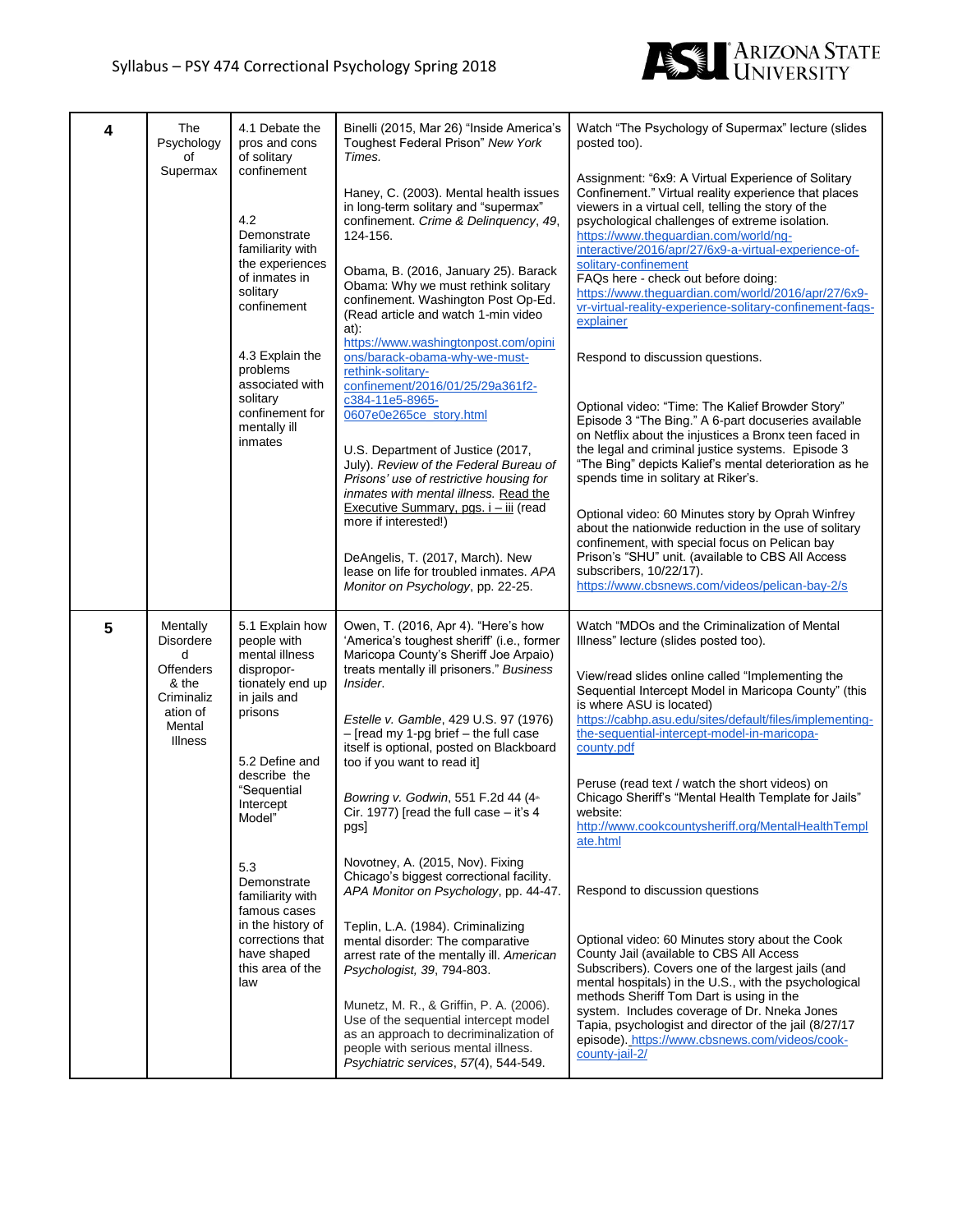

| 6              | Public<br>Policy to<br>Reduce<br>Recidivism | 6.1 List<br>evidence-<br>based<br>strategies that<br>reduce the risk<br>of former<br>inmates<br>committing<br>crimes again<br>6.2 Compare<br>and contrast the<br>effectiveness of<br>different<br>country's polici<br>es for reducing<br>recidivism, such<br>as the U.S. vs.<br>Germany or<br>Norway<br>6.3 Describe<br>how a person<br>interested in<br>working on<br>public policy<br>could get<br>involved in this<br>kind of work | Weir, K (2015, Dec.). Life on the<br>outside. APA Monitor on Psychology,<br>pp. 67-70.<br>Haney, C., & Zimbardo, P. (1998). The<br>past and future of US prison policy: 25<br>years after the Stanford Prison<br>Experiment. American Psychologist,<br>53, 709-727.<br>Skeem, J. L., Manchak, S., & Peterson,<br>J. K. (2011). Correctional policy for<br>offenders with mental illness: Creating<br>a new paradigm for recidivism<br>reduction. Law and Human Behavior,<br>35, 110-126.<br>PEW Center on the States (2008).<br>Putting public safety first: 13 strategies<br>for successful supervision and reentry.<br>Public Safety Policy Brief, 7, 1-4.<br>Public Policy Opportunities (a couple<br>pages of info, including the Society for<br>the Psychological Study of Social<br>Issues, a research and policy-focused<br>psych organization, and more) | Watch "Public Policy to Reduce Recidivism" lecture<br>(slides posted too).<br>Watch two short videos about prisons in Europe:<br>"Top 5 Nicest Prisons" (4.5 min) at:<br>https://www.youtube.com/watch?v=pRYDcQLfNKA<br>"Halden: Most Luxurious Prison in the World" (8 m):<br>https://www.youtube.com/watch?v=j72OTvfduBk<br>"The Culture of Punishment: It Doesn't have to be<br>This Way" 30-minute moderated discussion hosted by<br>John Jay College of Criminal Justice, with Craig<br>Haney as panelist. Discusses U.S. and European<br>prison policies and recidivism outcomes.<br>https://www.youtube.com/watch?v=xJbSmi1HaAU<br>Respond to discussion questions<br>Applied Assignment #2: Identify and explain how<br>you'd fix a problem in the U.S. correctional system.<br>Optional video: "IS this Prison?" Fascinating 60<br>Minutes story comparing corrections in U.S. vs.<br>Germany. German prisons keep prisoners<br>comfortable, cost less, and have lower recidivism<br>rates than ours. (available to CBS All Access<br>Subscribers). (3/26/16 episode).<br>https://www.cbsnews.com/news/this-is-prison-60-<br>minutes-goes-to-germany/ |
|----------------|---------------------------------------------|---------------------------------------------------------------------------------------------------------------------------------------------------------------------------------------------------------------------------------------------------------------------------------------------------------------------------------------------------------------------------------------------------------------------------------------|------------------------------------------------------------------------------------------------------------------------------------------------------------------------------------------------------------------------------------------------------------------------------------------------------------------------------------------------------------------------------------------------------------------------------------------------------------------------------------------------------------------------------------------------------------------------------------------------------------------------------------------------------------------------------------------------------------------------------------------------------------------------------------------------------------------------------------------------------------------|----------------------------------------------------------------------------------------------------------------------------------------------------------------------------------------------------------------------------------------------------------------------------------------------------------------------------------------------------------------------------------------------------------------------------------------------------------------------------------------------------------------------------------------------------------------------------------------------------------------------------------------------------------------------------------------------------------------------------------------------------------------------------------------------------------------------------------------------------------------------------------------------------------------------------------------------------------------------------------------------------------------------------------------------------------------------------------------------------------------------------------------------------------------|
| $\overline{7}$ | The<br>Psychology<br>of Prison<br>Rape      | 7.1 Describe<br>the subculture<br>of prison life in<br>which prison<br>rape exists<br>7.2 Explain the<br>psychological<br>sequelae of<br>prison rape<br>7.3<br>Demonstrate<br>familiarity with<br>case law and<br>statutory law<br>regarding<br>prison rape                                                                                                                                                                           | Human Rights Watch (2000) "No<br>Escape: Male Rape in U.S. Prisons"<br>More info:<br>https://www.hrw.org/reports/2001/priso<br>n/<br>Neal & Clements (2010). Prison rape<br>and psychological sequelae: A call for<br>research. Psychology, Public Policy, &<br>Law, 16, 284-299.<br>Farmer v. Brennan, 511 U.S. 825<br>(1994) (read the 1-page case<br>brief. PLUS, skim the full case)<br>SKIM Rape Elimination Act of 2003<br>(19-page statute passed by Congress)                                                                                                                                                                                                                                                                                                                                                                                            | Watch "The Psychology of Prison Rape" lecture<br>(slides posted too).<br>Watch "No Escape: Prison Rape in America - The<br>Rodney Hulin Story" (6.5 min video)<br>https://www.youtube.com/watch?v=R3j3Wk711zY<br>Respond to discussion questions                                                                                                                                                                                                                                                                                                                                                                                                                                                                                                                                                                                                                                                                                                                                                                                                                                                                                                               |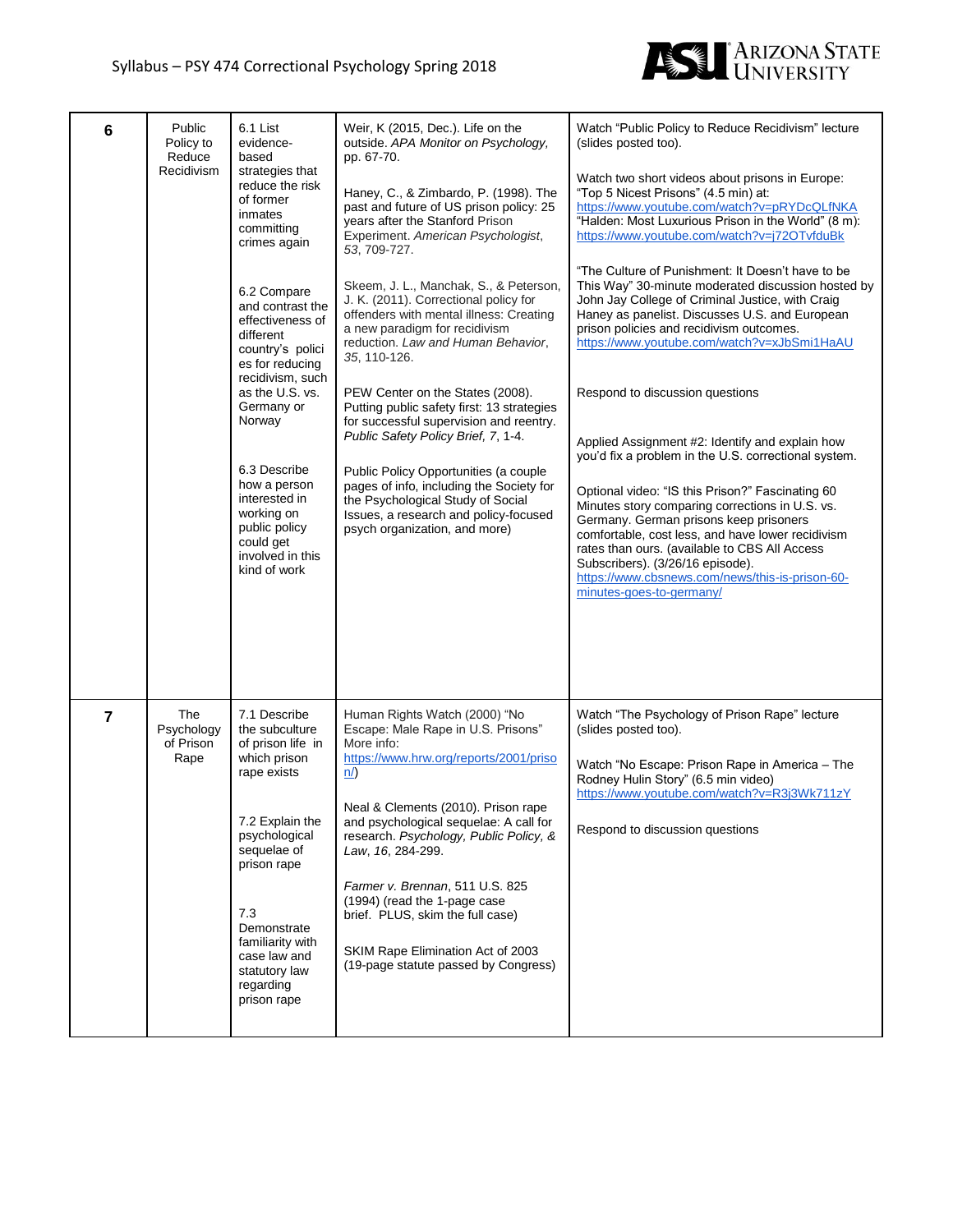

| 8 | Careers in<br>Correctional<br>Psychology | 8.1 Explain how<br>a person could<br>become a<br>correctional<br>psychologist<br>8.2 Determine<br>how you would<br>go on to<br>graduate study<br>to further your<br>education in<br>psychology-<br>law, if you<br>chose to do so.<br>8.3 Describe<br>the kinds of<br>experiences<br>that working in<br>corrections is<br>likely to entail | AP-LS Guide to Graduate Programs in<br>Forensic and Legal Psychology (Pages<br>1-9 and any program pages you find<br>interesting)<br>Sample Job Ads - includes sample ads<br>for jobs with the CIA, state and federal<br>prisons, and national and international<br>forensic hospitals for people interested<br>in psych-law.<br>Prisoner Pen Pal: Last time I taught<br>this course my students developed<br>questions they had for people serving<br>time. We corresponded with two<br>inmates - one serving a Life Without<br>Parole sentence in a state prison (a<br>blind inmate - blind due to an injury<br>sustained during the commission of his<br>index crime) - and one "free" inmate<br>who had recently been released from<br>an AZ state prison. Read our<br>questions and their responses.<br>Optional reading: "Psych Grad Debt:<br>The Hard Truth" (recommended if<br>you're considering graduate study in<br>psychology)<br>Optional reading: Psychology Degree<br>Career Exploration Guide (info about<br>hundreds of possible things you can do<br>with a psych degree) | Watch "Psych Degree Career Info" lecture (slides<br>posted too)<br>Watch "Careers in Psychology-Law" lecture (slides<br>posted too)<br>Watch "Psych-Law Programs at ASU" lecture (slides<br>posted too)<br>Watch "Tales of a Correctional Psychologist" - Sarah<br>L. Miller, Ph.D., ABPP, a correctional psychologist in<br>Maine tells us about her path to correctional<br>psychology and what her work is like, and gives<br>advice to aspiring correctional psychologists about<br>doing research and work in this field. She also<br>reviews the central tenets of correctional-clinical<br>psychology (slides posted too).<br>https://connect.asu.edu/p1nwlz5k97d/<br>Respond to discussion questions |
|---|------------------------------------------|-------------------------------------------------------------------------------------------------------------------------------------------------------------------------------------------------------------------------------------------------------------------------------------------------------------------------------------------|---------------------------------------------------------------------------------------------------------------------------------------------------------------------------------------------------------------------------------------------------------------------------------------------------------------------------------------------------------------------------------------------------------------------------------------------------------------------------------------------------------------------------------------------------------------------------------------------------------------------------------------------------------------------------------------------------------------------------------------------------------------------------------------------------------------------------------------------------------------------------------------------------------------------------------------------------------------------------------------------------------------------------------------------------------------------------------------------|--------------------------------------------------------------------------------------------------------------------------------------------------------------------------------------------------------------------------------------------------------------------------------------------------------------------------------------------------------------------------------------------------------------------------------------------------------------------------------------------------------------------------------------------------------------------------------------------------------------------------------------------------------------------------------------------------------------|
|---|------------------------------------------|-------------------------------------------------------------------------------------------------------------------------------------------------------------------------------------------------------------------------------------------------------------------------------------------------------------------------------------------|---------------------------------------------------------------------------------------------------------------------------------------------------------------------------------------------------------------------------------------------------------------------------------------------------------------------------------------------------------------------------------------------------------------------------------------------------------------------------------------------------------------------------------------------------------------------------------------------------------------------------------------------------------------------------------------------------------------------------------------------------------------------------------------------------------------------------------------------------------------------------------------------------------------------------------------------------------------------------------------------------------------------------------------------------------------------------------------------|--------------------------------------------------------------------------------------------------------------------------------------------------------------------------------------------------------------------------------------------------------------------------------------------------------------------------------------------------------------------------------------------------------------------------------------------------------------------------------------------------------------------------------------------------------------------------------------------------------------------------------------------------------------------------------------------------------------|

Activities used for instruction and assessment of learning include: assigned readings; Yellowdig thinking exercises (5 points each x 8 of them = 40% of final grade); 2 in-depth applied assignments (15 points each  $x$  2 = 30% of final grade); and 3 non-cumulative exams (10 points each  $x$  3 = 30% of final grade).

For more information about how Yellowdig works, and how to earn your discussion points through Yellowdig, please read the information in the "Yellowdig Discussion" menu option in the black menu bar on the left side of your screen (in the "Communication" section of the menu).

| <b>Graded Assignments</b><br>Discussions, quizzes, tests, written assignments | <b>Points</b> | Due Date (by 11:59<br>pm Arizona time) |  |  |
|-------------------------------------------------------------------------------|---------------|----------------------------------------|--|--|
| Unit/Week 1                                                                   |               |                                        |  |  |
| 01/14<br>5<br>Thinking exercises on Yellowdig                                 |               |                                        |  |  |
| Unit/Week 2                                                                   |               |                                        |  |  |
| 5<br>Thinking exercises on Yellowdig<br>01/21                                 |               |                                        |  |  |
| 15<br>01/21<br>Applied Assignment #1                                          |               |                                        |  |  |
| Unit/Week 3                                                                   |               |                                        |  |  |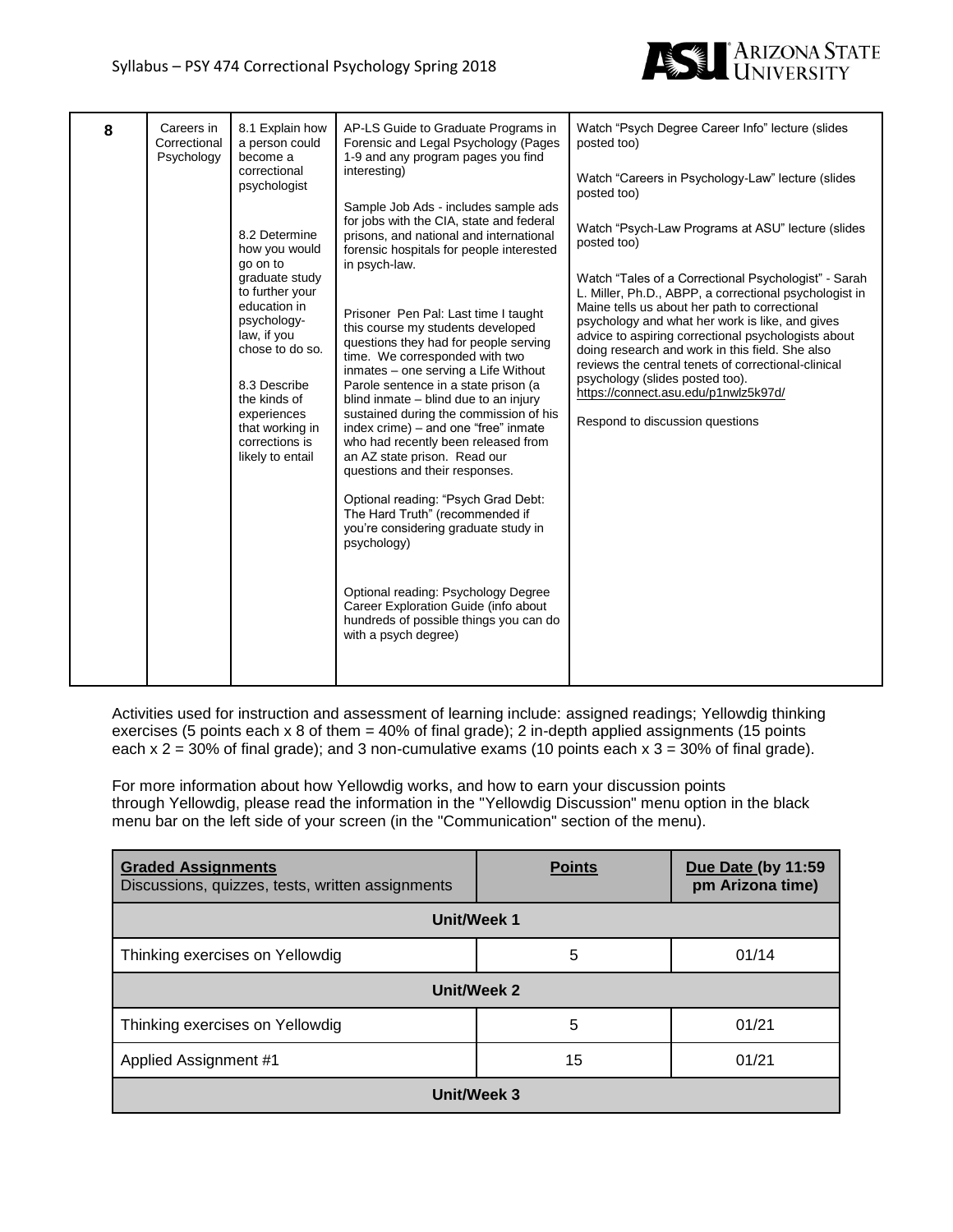

| Thinking exercises on Yellowdig                 | 5  | 01/28 |  |  |
|-------------------------------------------------|----|-------|--|--|
| Exam 1                                          | 10 | 01/28 |  |  |
| <b>Unit/Week 4</b>                              |    |       |  |  |
| Thinking exercises on Yellowdig                 | 5  | 02/04 |  |  |
| <b>Unit/Week 5</b>                              |    |       |  |  |
| Thinking exercises on Yellowdig                 | 5  | 02/11 |  |  |
| Exam 2                                          | 10 | 02/11 |  |  |
| <b>Unit/Week 6</b>                              |    |       |  |  |
| Thinking exercises on Yellowdig                 | 5  | 02/18 |  |  |
| Applied Assignment #2                           | 15 | 02/18 |  |  |
| <b>Unit/Week 7</b>                              |    |       |  |  |
| Thinking exercises on Yellowdig                 | 5  | 02/25 |  |  |
| Exam 3                                          | 10 | 02/25 |  |  |
| <b>Final Unit/Week</b>                          |    |       |  |  |
| 5<br>02/27<br>Thinking exercises on Yellowdig   |    |       |  |  |
| POINT TOTAL: 100 (your raw grade in the course) |    |       |  |  |

## **Grading**

| Grade                   | Percentage | <b>Points Range</b> |
|-------------------------|------------|---------------------|
| A<br>A-<br>B+           | 94-100%    | 94-100              |
|                         | 90-93%     | 90-93               |
|                         | 87-89%     | 87-89               |
| $\overline{\mathsf{B}}$ | 83-86%     | 83-86               |
| $\overline{B}$          | 80-82%     | 80-82               |
| $C+$                    | 77-79%     | 77-79               |
|                         | 73-76%     | 73-76               |
| $\frac{1}{10}$          | 70-72%     | 70-72               |
| $\overline{D+}$         | 67-69%     | 67-69               |
| $\overline{\mathsf{D}}$ | 63-66%     | 63-66               |
| D-                      | 60-62%     | 60-62               |
| F                       | Below 59%  | Less than 59        |

#### **Grading Procedure**

Grades reflect your performance on assignments and adherence to deadlines. We aim to have graded assignments available within 48 hours of the due date via the Gradebook.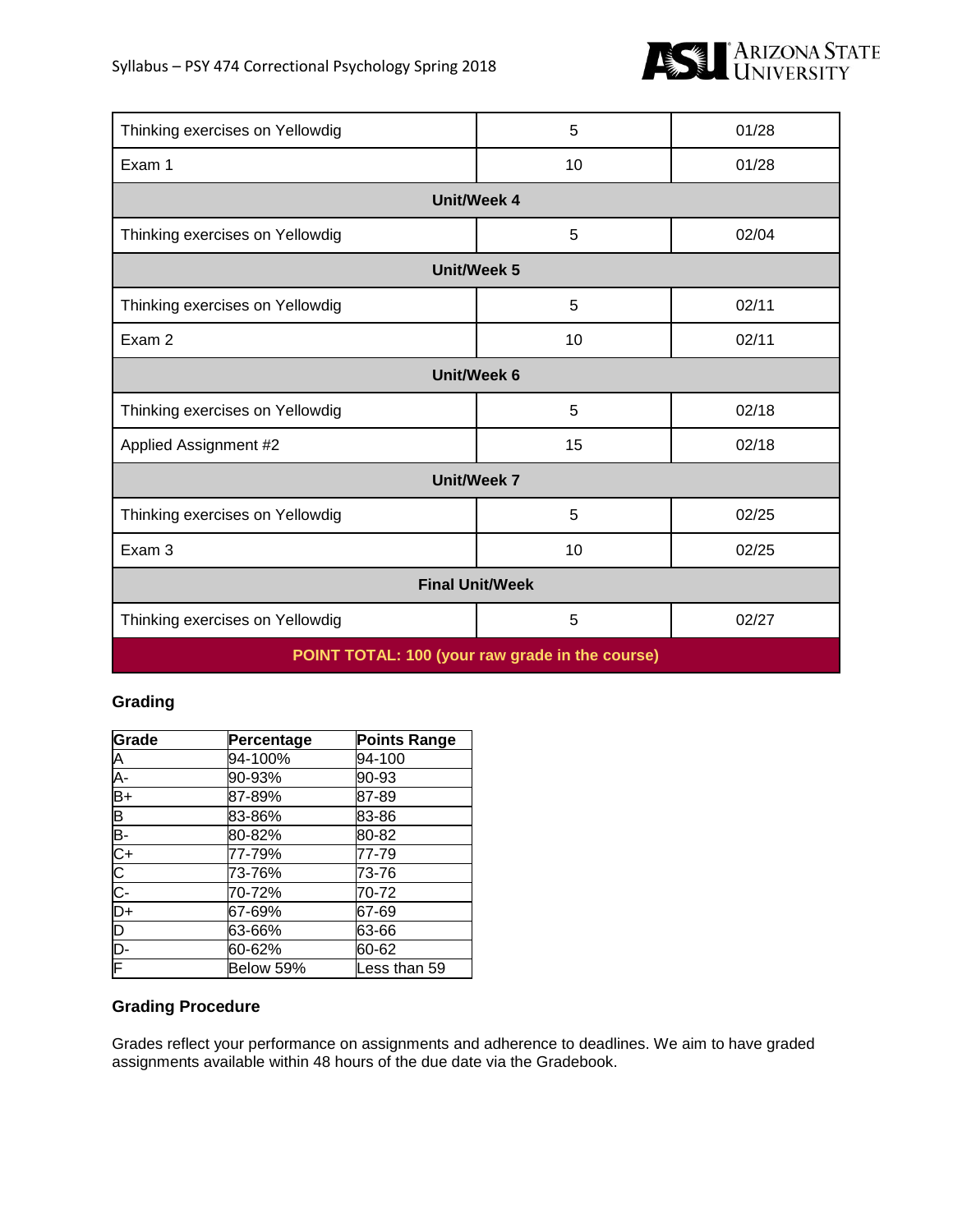

#### **Honors Enrichment Contracts**

Students taking this course for honors enrichment will participate in a "*Correctional Psychology in Literature*" reading group that will meet virtually for one hour every week over the course of the class. The group will choose which book(s) to read from a list developed by Dr. Neal of literature reflecting correctional psychology issues. Each member of the honors reading group will be expected to develop questions prior to each meeting based on the reading for that segment (such as 1-2 chapter of the novel) and then pose questions to the group and participate in discussion when other group members pose their questions. At the end of the book / reading group, each honors student will write a short summary  $(-1)$ page) about correctional psychology in the book(s).

#### **Communicating With the Instructor**

This course uses a discussion board called "Hallway Conversations" for general questions about the course. Prior to posting a question, please check the syllabus, announcements, and existing posts. If you do not find an answer, post your question. You are encouraged to respond to the questions of your classmates.

Email questions of a personal nature to your instructor or assigned TA. You can expect a response within 48 hours.

#### **Online Course**

This is an online course. There are no face-to-face meetings. You can log into your course via MyASU or [https://my.asu.edu.](http://ecollege.asu.edu/)

#### **Email and Internet**

ASU email is an official means of [communication](http://www.asu.edu/aad/manuals/ssm/ssm107-03.html) among students, faculty, and staff. Students are expected to read and act upon email in a timely fashion. Students bear the responsibility of missed messages and should check their ASU-assigned email regularly. *All instructor correspondence will be sent to your ASU email account.*

#### **Course Time Commitment**

This three-credit course requires approximately 135 hours of work. Please expect to spend around 18 hours each week preparing for and actively participating in this course.

#### **Late or Missed Assignments**

Notify the instructor **BEFORE** an assignment is due if an urgent situation arises and the assignment will not be submitted on time. Published assignment due dates (Arizona Mountain Standard time) are firm. Please follow the appropriate University policies to request an [accommodation](http://www.asu.edu/aad/manuals/acd/acd304-04.html) for religious practices or to accommodate a missed assignment due to [University-sanctioned](http://www.asu.edu/aad/manuals/acd/acd304-02.html) activities.

#### **Submitting Assignments**

All assignments, unless otherwise announced, MUST be submitted to the designated area of Blackboard. Do not submit an assignment via email.

#### **Drop and Add Dates/Withdrawals**

This course adheres to a compressed schedule and may be part of a sequenced program, therefore, there is a limited timeline to drop or add the [course.](https://students.asu.edu/academic-calendar) Consult with your advisor and notify your instructor to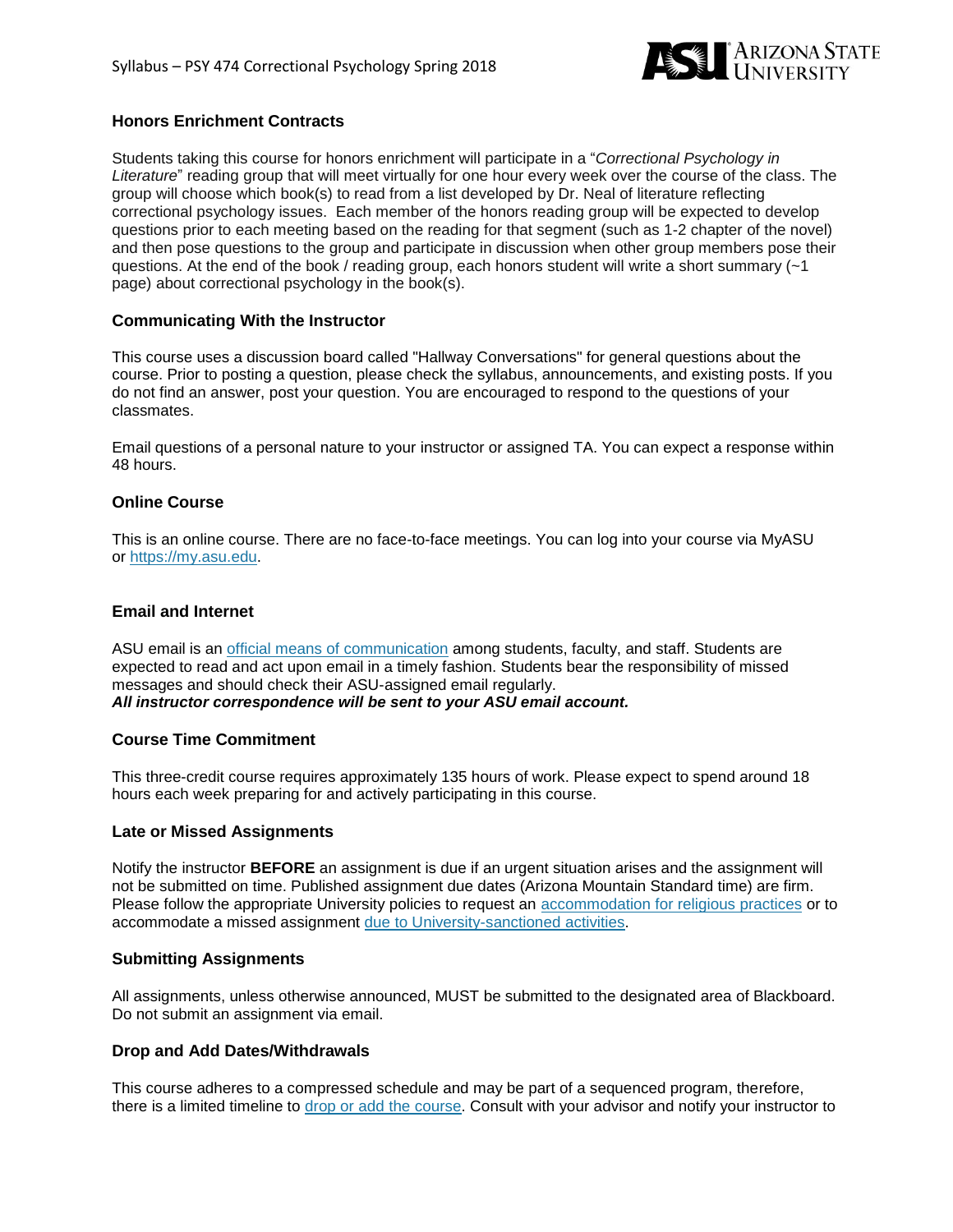

add or drop this course. If you are considering a withdrawal, review the following ASU policies: [Withdrawal](http://www.asu.edu/aad/manuals/ssm/ssm201-08.html) from Classes, [Medical/Compassionate](http://www.asu.edu/aad/manuals/ssm/ssm201-09.html) Withdrawal, and a Grade of [Incomplete.](http://www.asu.edu/aad/manuals/ssm/ssm203-09.html)

#### **Grade Appeals**

Grade disputes must first be addressed by discussing the situation with the instructor. If the dispute is not resolved with the instructor, the student may appeal to the department chair per the [University](https://catalog.asu.edu/appeal) Policy for Student Appeal [Procedures](https://catalog.asu.edu/appeal) on Grades.

#### **Student Conduct and Academic Integrity**

Academic honesty is expected of all students in all examinations, papers, laboratory work, academic transactions and records. The possible sanctions include, but are not limited to, appropriate grade penalties, course failure (indicated on the transcript as a grade of E), course failure due to academic dishonesty (indicated on the transcript as a grade of XE), loss of registration privileges, disqualification and dismissal. For more information, see [http://provost.asu.edu/academicintegrity.](http://provost.asu.edu/academicintegrity) Additionally, required behavior standards are listed in the Student Code of Conduct and Student [Disciplinary](http://www.asu.edu/aad/manuals/ssm/ssm104-01.html) [Procedures,](http://www.asu.edu/aad/manuals/ssm/ssm104-01.html) Computer, Internet, and Electronic [Communications](http://www.asu.edu/aad/manuals/acd/acd125.html) policy, and outlined by the [Office](https://students.asu.edu/srr) of Student Rights & [Responsibilities.](https://students.asu.edu/srr) Anyone in violation of these policies is subject to sanctions. Students are entitled to receive instruction free from [interference](http://www.asu.edu/aad/manuals/ssm/ssm104-02.html) by other members of the class. An instructor may withdraw a student from the course when the student's behavior disrupts the educational process per Instructor [Withdrawal](http://www.asu.edu/aad/manuals/usi/usi201-10.html) of a Student for Disruptive Classroom Behavior.

Appropriate online behavior (also knows as *netiquette*) is defined by the instructor and includes keeping course discussion posts focused on the assigned topics. Students must maintain a cordial atmosphere and use tact in expressing differences of opinion. Inappropriate discussion board posts may be deleted by the instructor.

The Office of Student Rights and Responsibilities accepts [incident](https://students.asu.edu/srr/report) reports from students, faculty, staff, or other persons who believe that a student or a student organization may have violated the Student Code of Conduct.

#### **Prohibition of Commercial Note Taking Services**

In accordance with ACD 304-06 [Commercial](http://www.asu.edu/aad/manuals/acd/acd304-06.html) Note Taking Services, written permission must be secured from the official instructor of the class in order to sell the instructor's oral communication in the form of notes. Notes must have the notetaker's name as well as the instructor's name, the course number, and the date.

#### **Course Evaluation**

Students are expected to complete the course evaluation. The feedback provides valuable information to the instructor and the college and is used to improve student learning. Students are notified when the online evaluation form is available.

#### **Syllabus Disclaimer**

The syllabus is a statement of intent and serves as an implicit agreement between the instructor and the student. Every effort will be made to avoid changing the course schedule but the possibility exists that unforeseen events will make syllabus changes necessary. Please remember to check your ASU email and the course site often.